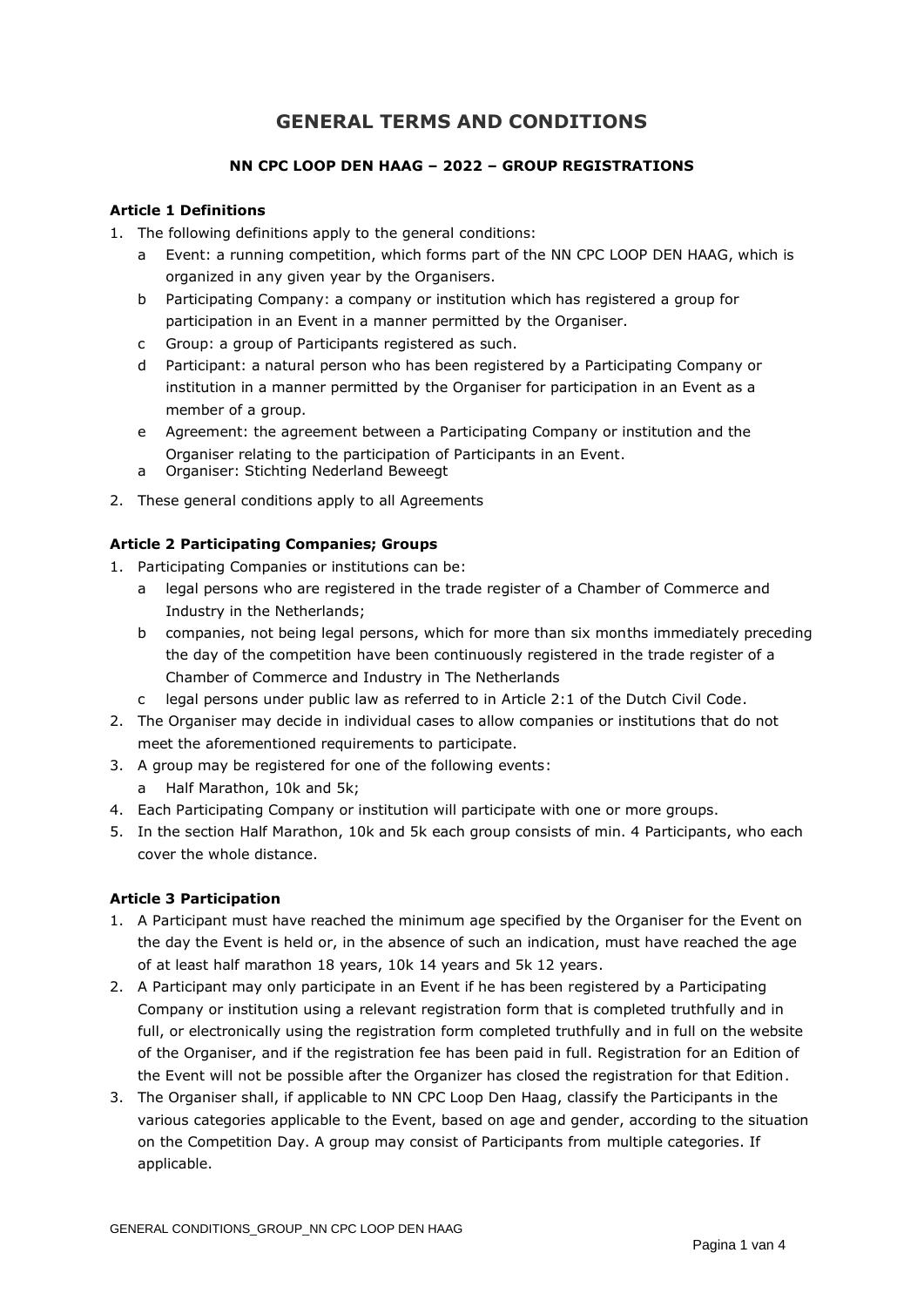- 4. Participation in an Event is made by the Participant personally. It is therefore not permitted to let another participate in an Event instead of the Participant.
- 5. The participation in an Event is made by the Participant exclusively in the group for which he is registered.
- 6. Neither the Participating Company nor institution nor the Participant is permitted to transfer its rights under the Agreement to a third party without the prior written approval of the Organiser.
- 7. After registration of one or more groups, the Participating Company or institution is obliged to pay the registration fee. If a Participant or a group is unable to participate in the Event, the registration fee paid will not be refunded, not even partially. Other payments under the Agreement are also non-refundable.
- 8. If the Event cannot take place due to the COVID-19 crisis or a possible resurgence and possible new outbreaks of COVID-19, and the urgent crisis measures that the competent authority has already taken and may take with regard to COVID-19, the registrations (the registration fee) and any other orders will automatically be transferred to the new date or the next edition of the Event.
- 9. If the Event cannot take place due to exceptional circumstances, there will be no refund of the registration fee. By "registration fee" is also meant any donation to the charity associated with the Event by the Organizer and any ordered extras such as engraving medals and SMS Service. The exception is a possibly ordered T-Shirt. These are not refundable but can be obtained by the Participant. Other expenses, costs, etc. will not be refunded or reimbursed under any circumstances.
- 10. The Organiser may decide to terminate, suspend or neutralize the Event prematurely based on exceptional circumstances. The Organiser may also decide, based on exceptional circumstances, to change the route to be walked or the distance to be covered. In such cases, there will be no refund of the registration fee. The last three sentences of paragraph 8 apply.
- 11. Any athlete invited by the Organiser to participate in the Event is excluded from participating as a Participant.
- 12. The person responsible for the registration of the participating company or institution, or the group, assumes the responsibility to draw the attention of all Participants to the General Conditions and the competition rules of the Event. So that every Participant of the Event has declared to agree with them.

## **Article 4 Liability**

- 1. Participation is at its own risk. The Organiser shall not be liable for any damage whatsoever, which the Participant or the Participating Company may suffer as a result of Participation unless this damage is a direct result of wilful or gross negligence attributable to the Organiser. This exclusion of liability also applies to damages of a severe nature, such as all possible losses as a result of injury or death.
- 2. COVID-19 is a highly contagious virus that can lead to serious illness and death. An inherent risk of exposure to COVID-19 exists in any public place where people are present. Attendance at the Event is entirely voluntary and at the Participant's own risk, and constitutes acceptance of the risks related to exposure to COVID-19. The Organizer is not liable in the event of contracting COVID-19 contamination as a result of participating in or attending the Event.
- 3. If despite the provisions of the first paragraph of this article, the Organiser's liability for damage caused to the Participant or the Participating Company must be assumed, the obligation of the Organiser to compensate for such damages is limited to the maximum amount the insurer of the Organiser will pay for such damages.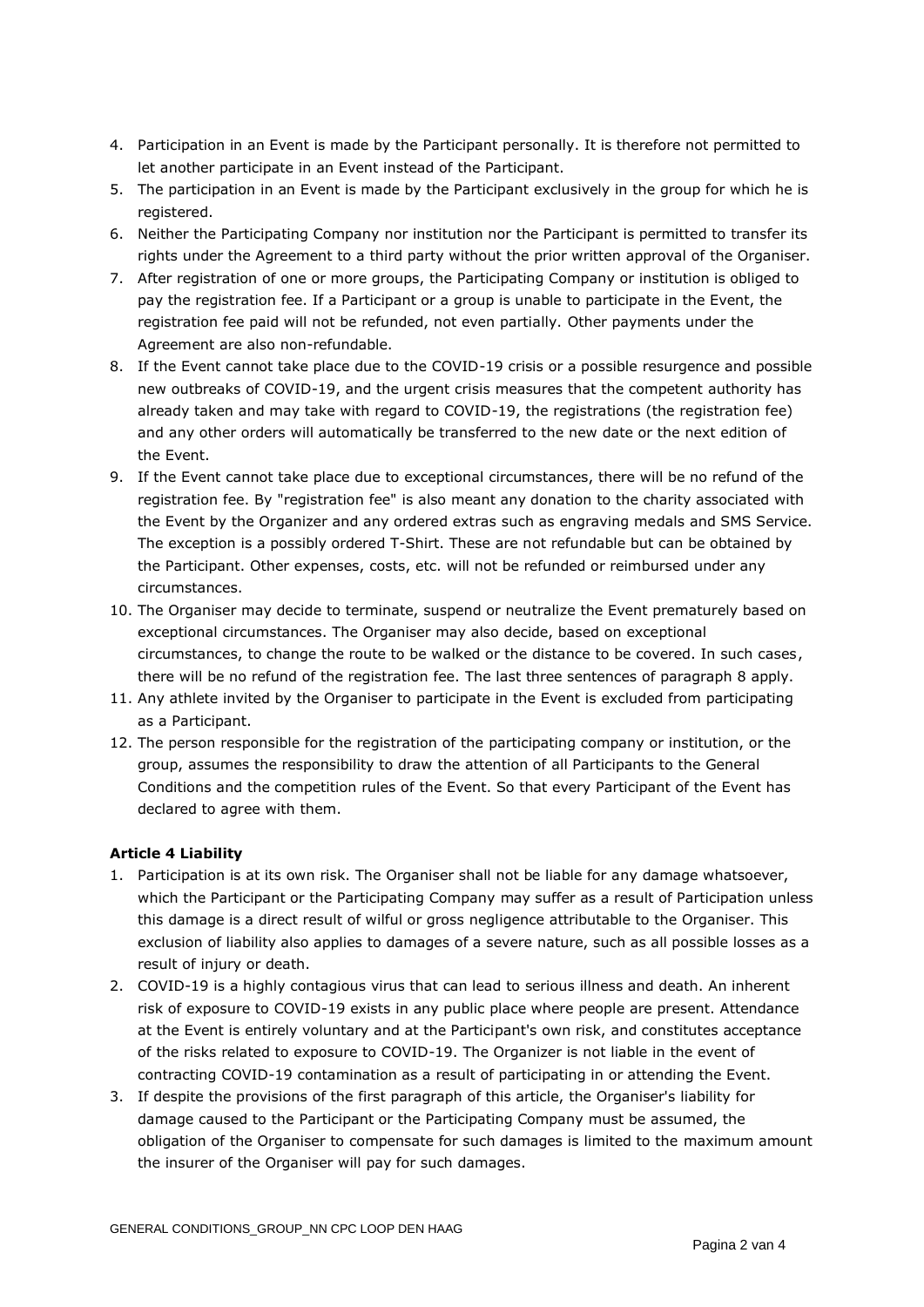- 4. The Participant must be adequately insured against the risk of loss, which the Participant or a next of kin may suffer as a result of his or her death, injury, or illness resulting from participating in the Event.
- 5. The Participating Company or institution declares by registration that each Participant has declared himself familiar with the fact that participation requires good health in both a mental and physical sense, and has declared that he meets this requirement and that he has adequately prepared himself for the Event by training and otherwise. The Participating Company declares by registration that it has expressly and urgently advised each Participant to undergo a sports medical examination in connection with participation.
- 6. The Participating Company or institution indemnifies the Organiser against liability for damages suffered by third parties as a result of an act or omission attributable to a Participant concerning the Event. The Participating Company or institution must be adequately insured against the risk of liability for such damages.
- 7. The Participating Company or institution indemnifies the Organiser against liability for damage that the Participant may suffer as a result of his participation in the Event unless such damage is the direct result of intent or gross negligence attributable to the Organiser.
- 8. The Participating Company or institution, as well as the Participant, shall do everything within its power to prevent damage or physical injury to third parties.
- 9. On the same basis as the Organiser, sponsors of the Event, and the municipalities in which the Event takes place are excluded from liability.

## **Article 5 Portrait Right**

The Participant grants permission to the Organiser and its partners to publish photographs and images and similar material prior, during, and after the Event in which the Participant is recognizable.

## **Article 6 Personal Data**

#### *Organizer*

The personal data provided by the Participating Company e/o institution or a Participant will be included in a file by the Organizer.

By entering into the Agreement, the Participant grants the Organizer permission to use the personal data for sending information to the Participant and for providing the personal data to the Organizer and its partners to send information to the Participant. The Participant is at all times allowed to indicate in writing or by e-mail, free of charge, that he objects to the sending of information by the Organizer or the provision of personal data, whereupon the Organizer will cease to send or provide such information. By entering into the Agreement, the Participant grants the Organizer permission to publish his name and competition results, for example through publication in newspapers and via the Internet.

#### *Emergency services and other government agencies*

During the Event, various emergency services will be active to provide first aid or other care in case of health problems of the Participant. The Organizer reserves the right to provide information about the Participant to the emergency services and/or to request this information from the emergency services at the time that care needs to be provided to the Participant in question by the emergency service(s) concerned. Think of personal data of the Participant and the emergency number that can be given at the Event, or start numbers. Emergency services are understood to be the Red Cross, ambulance, hospital, police, and fire department.

The Organizer also reserves the right to supply data about the Participant to government agencies or other authorized bodies for public health reasons, for example in the context of source and contact tracing which is an essential part of government measures in the event of an outbreak of a disease such as COVID-19 and the control of its further spread, and which process must trace persons who may have come into contact with infected persons so that they can be quarantined and possibly tested.